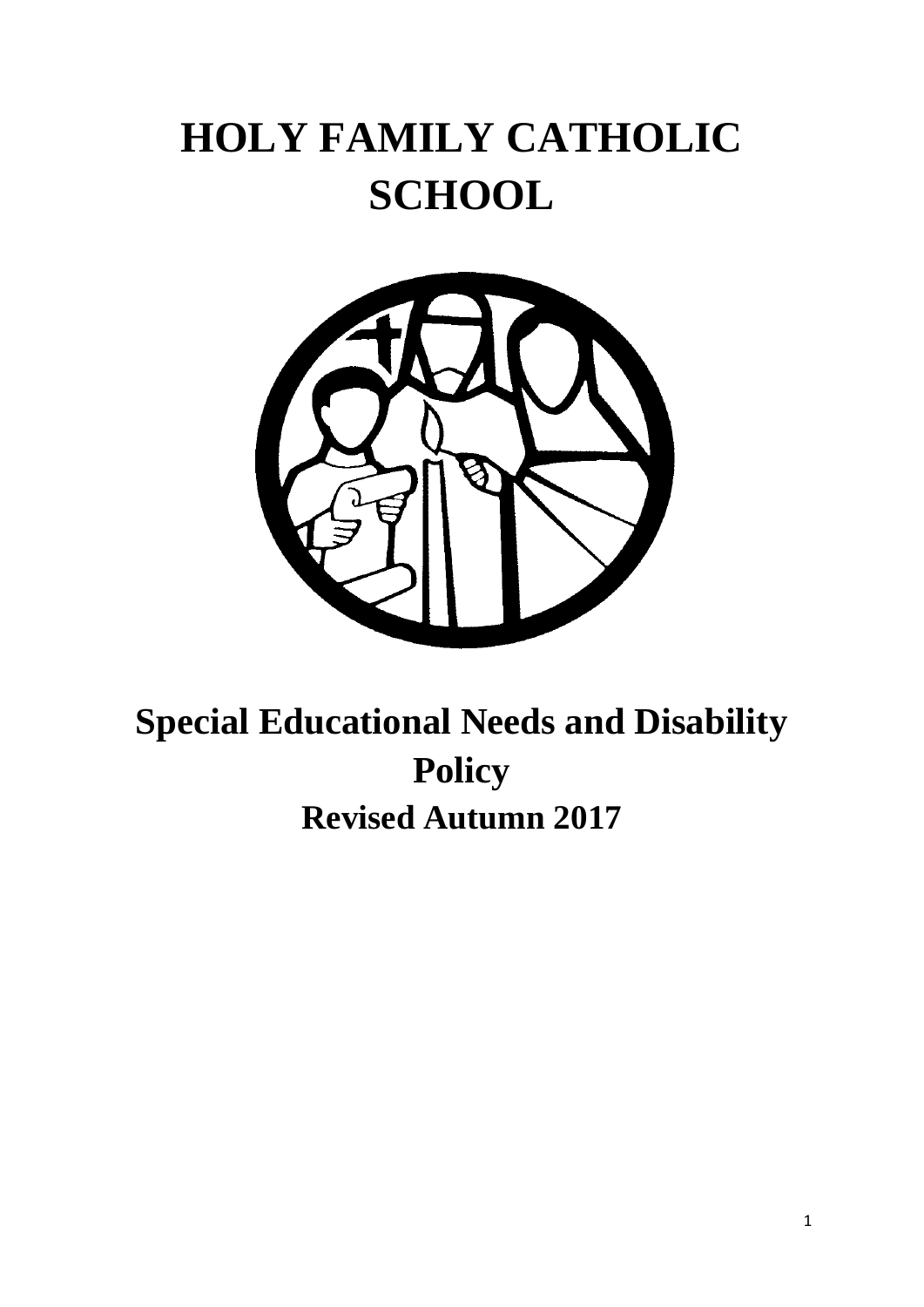## **Contents**

| 1. Introduction                                         | Page 3    |
|---------------------------------------------------------|-----------|
| 2. Statutory Definition of Special Educational Needs    | Page 3-5  |
| 3. Roles for SEND                                       | Page 5-6  |
| 4. Admissions                                           | Page 6    |
| <b>5. Transition</b>                                    | Page 6    |
| 6. Inclusion                                            | Page 6-7  |
| 7. Educational Visits and Special Events in School      | Page 7    |
| 8. Behaviour                                            | Page 7    |
| 9. Identification, Assessment and Provision             | Page 7-11 |
| 10. Supporting Students with Medical Conditions         | Page 11   |
| 11. SEND CPD                                            | Page 11   |
| <b>12. Student Participation</b>                        | Page 11   |
| 13. The School Assessment Policy                        | Page 11   |
| 14. Homework                                            | Page 11   |
| 15. Careers and Work Experience                         | Page 11   |
| 16. Post-16 Provision                                   | Page 11   |
| 17. Recording and Reporting                             | Page 11   |
| 18. Links with External Agencies                        | Page 12   |
| 19. Partnership with Parents/Carers                     | Page 12   |
| <b>20. Complaints Procedure</b>                         | Page 12   |
| 21. SEND Budget                                         | Page 12   |
| 22. Monitoring, Evaluating and Reviewing of this Policy | Page 12   |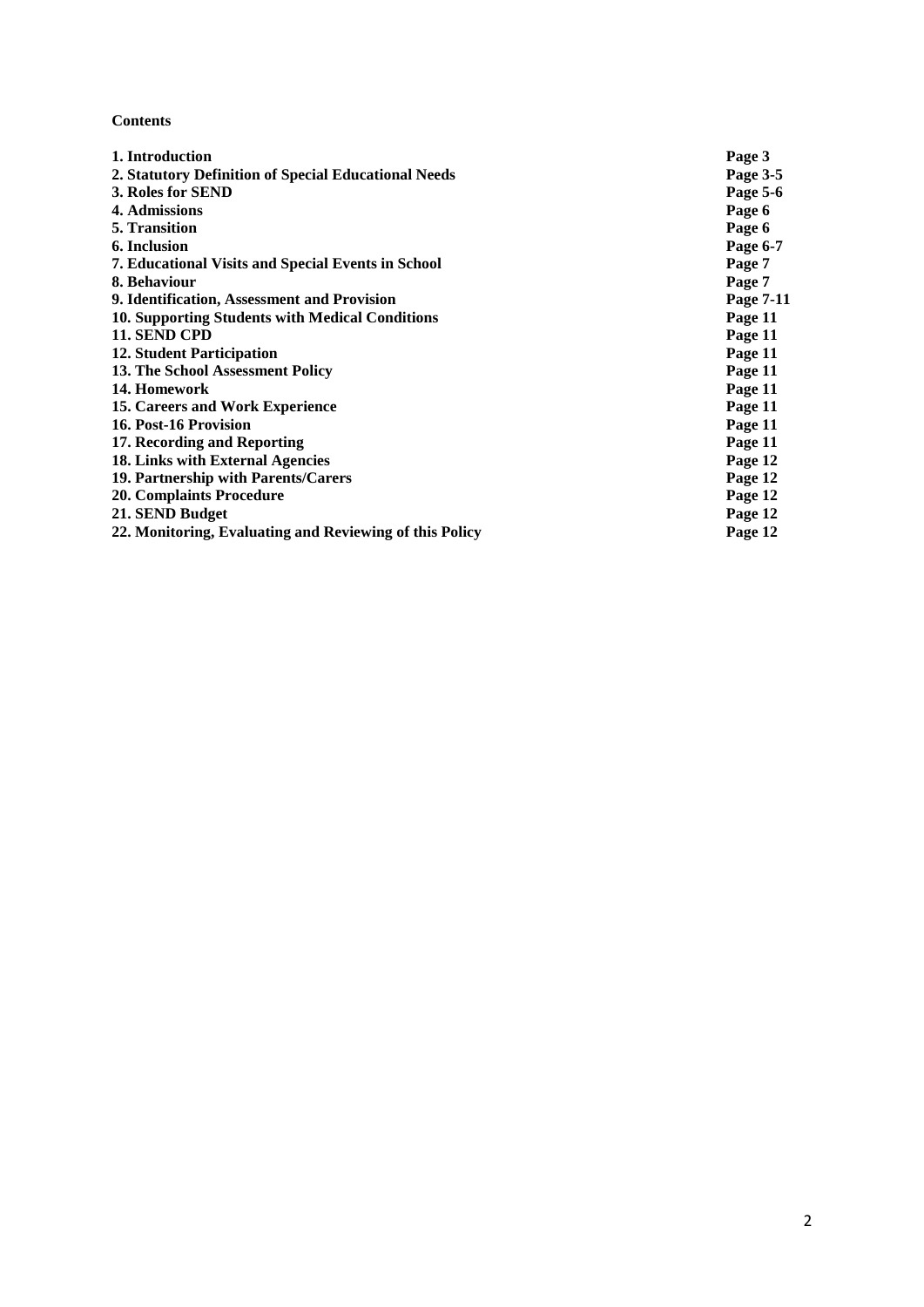## **Our Mission Statement**

**Holy Family is a Catholic community, embracing the clear Christian values of respect, service and justice. We are a family of many cultures sharing one faith. We exist to educate all young people towards excellence in all dimensions of their lives, recognising the uniqueness of each and the equality of all."**

## **1. Introduction**

In line with the Mission Statement, Holy Family Catholic School is committed to providing all students with high quality education and ensures that all students have equal access to the curriculum. The Governors and staff recognise each student to be a child of God. Hence we are committed to ensuring high standards for all our students, including those who have special needs or disabilities.

Statutory arrangements are now in place for young people up to the age of 25.

#### **1.1 Aims**

- To enable all students to access as much of the curriculum appropriate to their age group as is practicable
- To be aware of the SEND requirements of students joining the school and to plan appropriately for those students' needs
- For the school to be alert to the needs of the other students who may not previously have been identified as having SEND and to adapt to meet those students' needs
- To make sure that staff are aware of the needs of the students identified as having SEND and to regularly reassess those needs
- To make available strategies, resources and support from outside agencies to help staff meeting SEND
- To consult regularly with parents and students and to try to work within the framework of their views and expectations
- To help students to recognise their potential and to develop a range of skills and personal qualities

#### **1.2 Objectives**

- The SENCO will confer with the Year Leader for Year 7 and Year 12 to prepare for the SEND of our annual intake and to be aware of the needs of any other students transferring to the school during the year through contact with the Year Leader.
- To ensure appropriate procedures are in place to identify any potential or actual SEND requirement for existing students
- To make sure that advice and INSET is available for all staff on differentiation, the use of aids, how to adapt homework and to provide access for staff to appropriate specialist services. To encourage the inclusion of appropriate strategies and resources in the schemes of work
- To ensure that appropriate procedures exist to ensure that relevant information on SEND students is available to all staff involved with that student
- To make an up-to-date register available
- To provide information when students transfer out of school
- To encourage the use of reward systems to recognise the achievements of students with SEND
- To work with the Health and Safety Officer (School Business Director) to ensure the safety of all students and adequate access for disabled students.
- To liaise with the Vice Principal to make sure that timetable adjustments are made as appropriate for SEND students.

#### **2. Definition of SEND**

A child or young person has SEND if they have a learning difficulty or disability which calls for special educational provision to be made for him or her.

A child of compulsory school age or a young person has a learning difficulty or disability if he or she:

- has a significantly greater difficulty in learning than the majority of others of the same age, or
- has a disability which prevents or hinders him or her from making use of facilities of a kind generally provided for others of the same age in mainstream schools or mainstream post-16 institutions

For children aged two or more, special educational provision is educational or training provision that is additional to or different from that made generally for other children or young people of the same age by mainstream schools, maintained nursery schools, mainstream post-16 institutions or by relevant early years providers. For a child under two years of age, special educational provision means educational provision of any kind. (SEND Code of Practice 2014)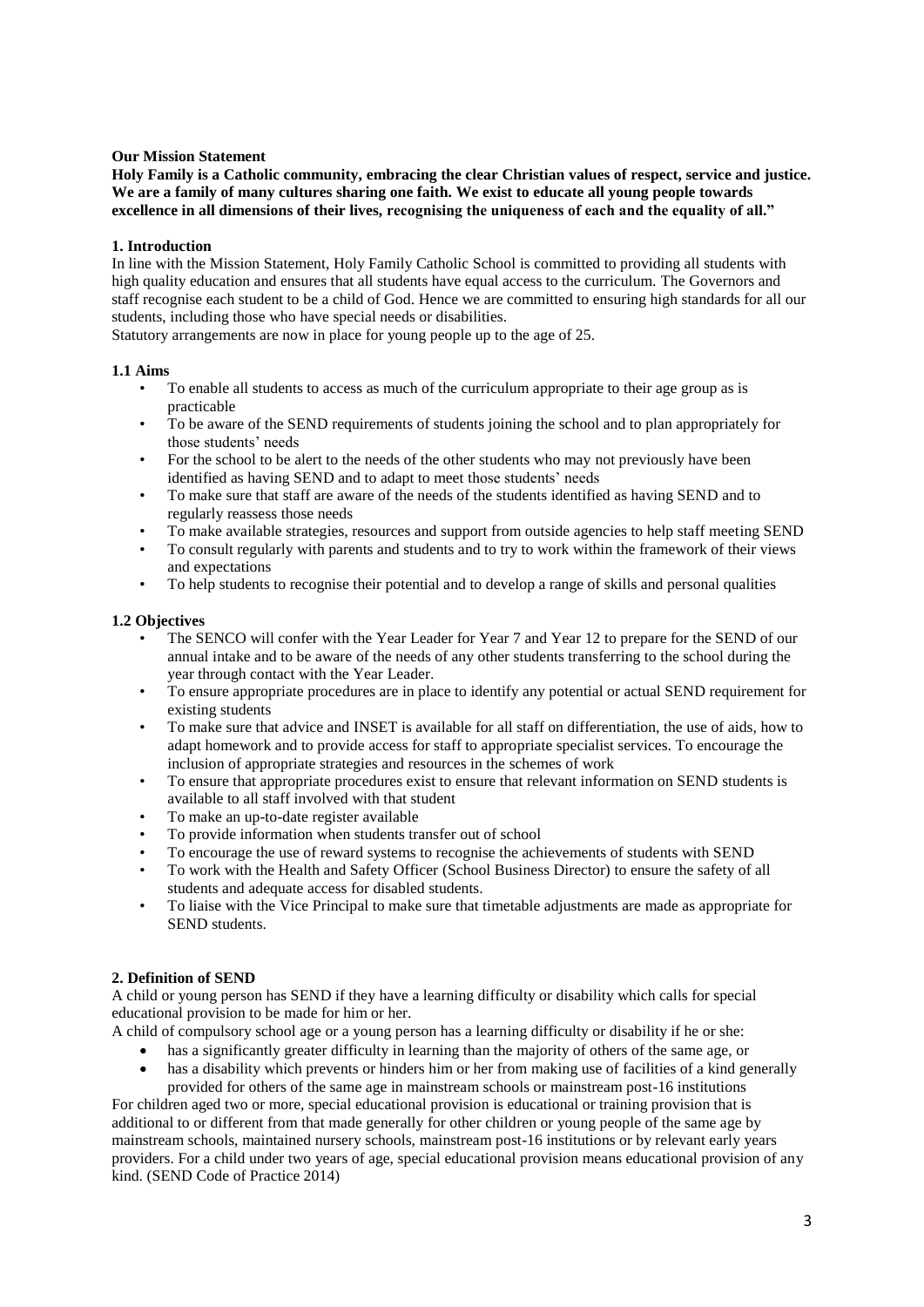Children must not be regarded as having a learning difficulty solely because the language or form of language of their home is different from the language in which they will be taught.

## **2.1 Special educational provision means:**

a) For children of two or over, educational provision which is additional to, or otherwise different from, the educational provision made generally for children of their age in schools maintained by the Local Authority, other than special schools, in the area.

b) For children under two, educational provision of any kind.

## **2.2 The SEND Code of Practice 2014 identifies four areas of need:**

## **2.2.1 Communication and interaction**

Children and young people with speech, language and communication needs (SLCN) have difficulty in communicating with others. This may be because they have difficulty saying what they want to, understanding what is being said to them or they do not understand or use social rules of communication. The profile for every child with SLCN is different and their needs may change over time. They may have difficulty with one, some or all of the different aspects of speech, language or social communication at different times of their lives. Children and young people with ASD, including Asperger's Syndrome and Autism, are likely to have particular difficulties with social interaction. They may also experience difficulties with language, communication and imagination, which can impact on how they relate to others.

## **2.2.2 Cognition and learning**

Support for learning difficulties may be required when children and young people learn at a slower pace than their peers, even with appropriate differentiation. Learning difficulties cover a wide range of needs, including moderate learning difficulties (MLD), severe learning difficulties (SLD), where children are likely to need support in all areas of the curriculum and associated difficulties with mobility and communication, through to profound and multiple learning difficulties (PMLD), where children are likely to have severe and complex learning difficulties as well as a physical disability or sensory impairment.

Specific learning difficulties (SpLD), affect one or more specific aspects of learning. This encompasses a range of conditions such as dyslexia, dyscalculia and dyspraxia.

## **2.2.3 Social, emotional and mental health difficulties**

Children and young people may experience a wide range of social and emotional difficulties which manifest themselves in many ways. These may include becoming withdrawn or isolated, as well as displaying challenging, disruptive or disturbing behaviour. These behaviours may reflect underlying mental health difficulties such as anxiety or depression, self-harming, substance misuse, eating disorders or physical symptoms that are medically unexplained. Other children and young people may have disorders such as attention deficit disorder, attention deficit hyperactive disorder or attachment disorder.

Schools and colleges should have clear processes to support children and young people, including how they will manage the effect of any disruptive behaviour so it does not adversely affect other pupils. The Department for Education publishes guidance on managing pupils' mental health and behaviour difficulties in schools

## **2.2.4 Sensory and/or physical needs**

Some children and young people require special educational provision because they have a disability which prevents or hinders them from making use of the educational facilities generally provided. These difficulties can be age related and may fluctuate over time. Many children and young people with vision impairment (VI), hearing impairment (HI) or a multi-sensory impairment (MSI) will require specialist support and/or equipment to access their learning, or habilitation support. Children and young people with an MSI have a combination of vision and hearing difficulties. Information on how to provide services for deafblind children and young people is available through the Social Care for Deafblind Children and Adults guidance published by the Department of Health.

Some children and young people with a physical disability (PD) require additional ongoing support and equipment to access all the opportunities available to their peers.

## **2.3 Definition in the Equality Act 2010**

A person has a disability for the purposes of this Act if he or she has a physical or mental impairment which has a substantial and long-term adverse effect on his/her ability to carry out normal day-to day activities. This definition includes sensory impairments such as those affecting sight or hearing, and long-term health conditions such as asthma, diabetes, epilepsy, and cancer. Children and young people with such conditions do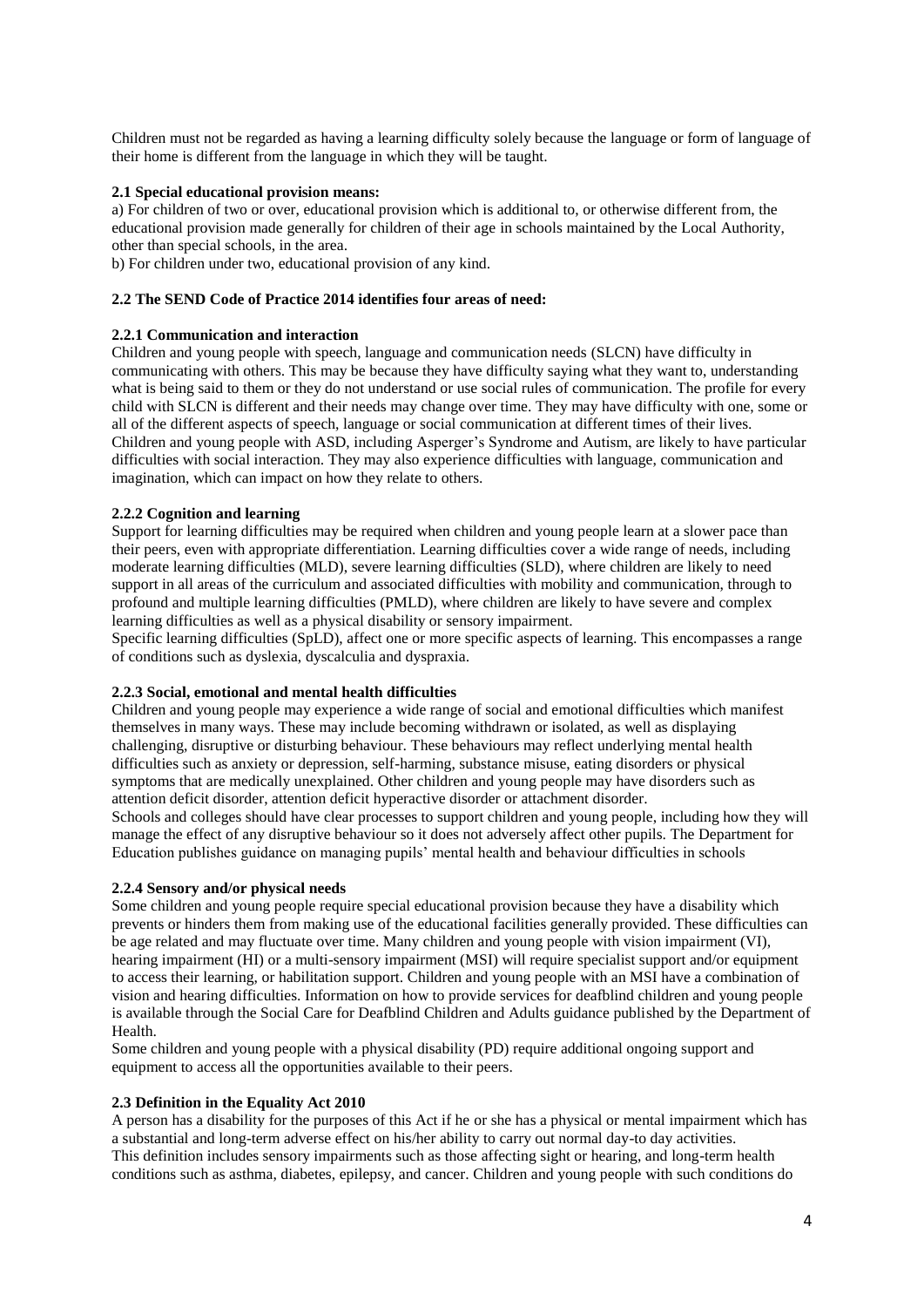not necessarily have SEN, but there is a significant overlap between disabled children and young people and those with SEN. Where a disabled child or young person requires special educational provision they will also be covered by the SEN definition.

- A child with special educational needs should have their needs met.
- The views of the child should be sought and taken into account.
- Parents/carers have a vital role to play in supporting their child's education.

• Children with special educational needs should be offered full access to a broad, balanced and relevant education, including an appropriate curriculum.

## **3. Roles for SEND**

## **3.1 The Role of the SENCO**

The SENCO has an important role to play with the Head Teacher and Governing Body, in determining the strategic development of SEN policy and provision in the school.

The SENCO has day-to-day responsibility for the operation of SEN policy and co-ordination of specific provision made to support individual pupils with SEN, including those who have EHC plans.

The SENCO provides professional guidance to colleagues and will work closely with staff, parents and other agencies. The SENCO should be aware of the provision in the Local Offer and be able to work with

professionals providing a support role to families to ensure that pupils with SEN receive appropriate support and high quality teaching. (SEND Code of Practice 2014)

## **The SENCO will:**

- Be present at induction evenings and other relevant meetings with parents
- Listen to staff concerns over individual students and offer assessment and support where appropriate
- Take part in interviews with students and parents when requested to do so
- Regularly contact students with SEND, and their parents/carers, through annual reviews, transition meetings, consultation meetings and by letter and phone when necessary
- Inform parents/carers of the fact that SEND provision has been made for their child
- Work with the transition coordinator to ensure a smooth transition from primary school for students with SEND, including the collection of all relevant data
- Collaborate with Curriculum Leaders and pastoral colleagues to ensure that learning for all students is given equal priority, and that available resources are used to maximum effect.
- Oversee the day-to-day operation of the school's SEND policy
- Coordinate provision for students with special educational needs
- Oversee the records of all students with special educational needs
- Liaise with external agencies including the Local Authority's support and educational psychology services, health and social services and voluntary bodies.
- Work closely with Year Leaders, form tutors, Curriculum Leaders and subject teachers to identify **SEND**
- Work with the Safeguarding Officer and Learning Mentors to provide support in conjunction with the Head of Year
- Contribute to the in-service training of staff.
- Liaise with potential next providers of education to ensure students and their parents about options and a smooth transition is planned.
- Liaise with the Head Teacher and the Governing Body to make sure that the school is meeting its responsibilities under the 2010 Equality Act.

## **3.2 The Role of the Governing Body**

The Governing Body, in cooperation with the Head Teacher should:

- Determine the school's general policy and approach to provision for students with SEND
- Establish the appropriate staffing and funding arrangements
- Ensure that provision of a high standard is made for students with SEND
- Ensure that students with SEND are fully involved in school activities
- Have regard to the Code of Practice when carrying out these responsibilities
- Be fully involved in developing and subsequently reviewing SEND policy
- Report to parents/carers annually on the school's SEND procedures and to post this on the school's website.

## **3.3 The Role of the Head Teacher**

The Head Teacher should: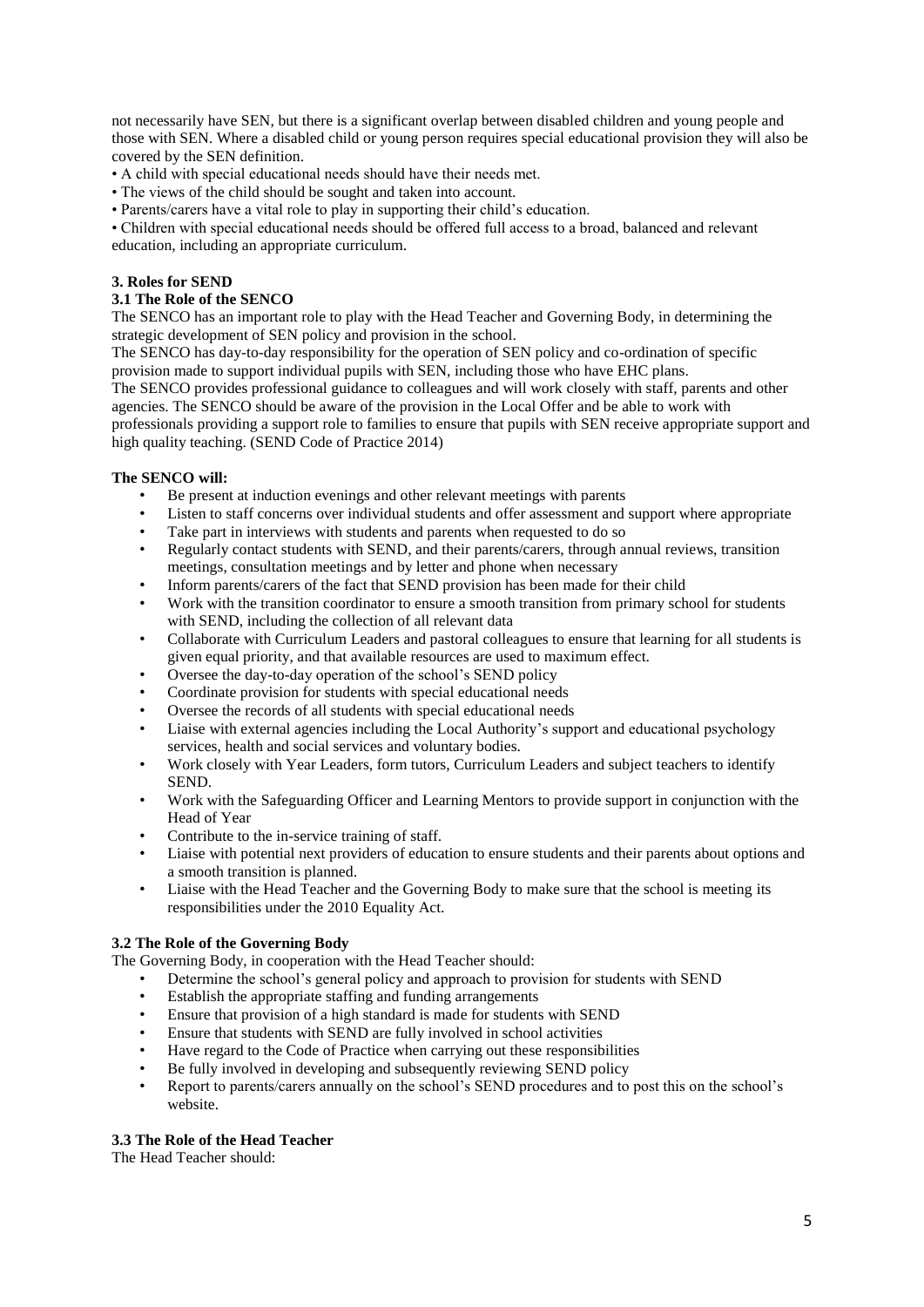- Take responsibility for the day-to-day management of all aspects of the school's work, including provision for children with SEND
- Keep the Governing Body fully informed about SEND within the school
- Work closely with the SENCO
- Ensure that the school has clear and flexible strategies for working with parents, and that these strategies encourage involvement in their child's education

## **3.4 The Role of the Subject Teacher**

Teachers are responsible and accountable for the progress and development of the pupils in their class, including where pupils access support from teaching assistants or specialist staff. (SEND Code of Practice 2014) It is the role of all staff to ensure that all students feel included and have equal opportunities. Staff must set high standards for all students but acknowledge that the rate of progress will be different for individual students. It is expected that all teachers should help create a fair and inclusive school environment by taking steps to improve the wellbeing, development and progress of those with SEND or whose circumstances place them at risk of exclusion or under-achievement.

Teaching staff should:

- Be fully aware of the school's procedures for identifying, assessing and making provision for students with SEND
- Make themselves aware of the students they teach with SEND and make provision for them
- Provide appropriate wave 1 provision
- Provide the SENCO with information about student progress
- Develop constructive relationships with parents/carers

## **3.5 Use of Support Staff**

Learning Support Assistants provide support for students with an EHC or statement, both in class and where appropriate, through withdrawal from lessons. LSAs will assist with differentiation of resources for SEND students. Subject teachers should liaise with LSAs to ensure they are prepared for lessons in which they are providing support. LSAs also contribute to the annual review process, attending meetings and providing written reports.

## **4. Admissions**

Admission is in accordance with the School Admissions Code. Also see the school's admissions policy.

## **5. Transition**

When a student with SEND enters the school, useful information collated by the SENCO and transition team (into year 7) at the student's previous school will be transferred to the SENCO, including:

- IEPs prepared in support of intervention
- Copies of EHCs or Statements of Special Educational Needs and annual reviews
- Screening tests
- Reports from external agencies
- Academic Reports

## The SENCO will:

- Liaise with the SENCO at the student's previous school
- Involve parents in developing and implementing a joint learning approach at home and in school
- Coordinate provision in the new school setting
- Liaise with Year Leaders and ensure that on-going assessment will provide regular feedback to all teachers and parents/carers about student achievement

When a student moves to a new school or into the sixth form, all relevant information will be shared.

## **6. Inclusion**

The SEND policy reinforces the need for teaching that is fully inclusive. However, some students with SEND and disabilities do need special educational provision and will be on the SEND register. As far as possible, students with SEND are fully integrated into mainstream classes. We aim to give equal access to the National Curriculum to students with SEND as far as possible and make sure that they are included fully in the life of the school. We will make reasonable adjustments to make sure those students with SEND are not disadvantaged compared with their peers and staff are asked to regularly reassess how they can make their lessons more inclusive. The curriculum and extra-curricular activities are accessible to all students on roll unless a specific activity is deemed medically dangerous for them.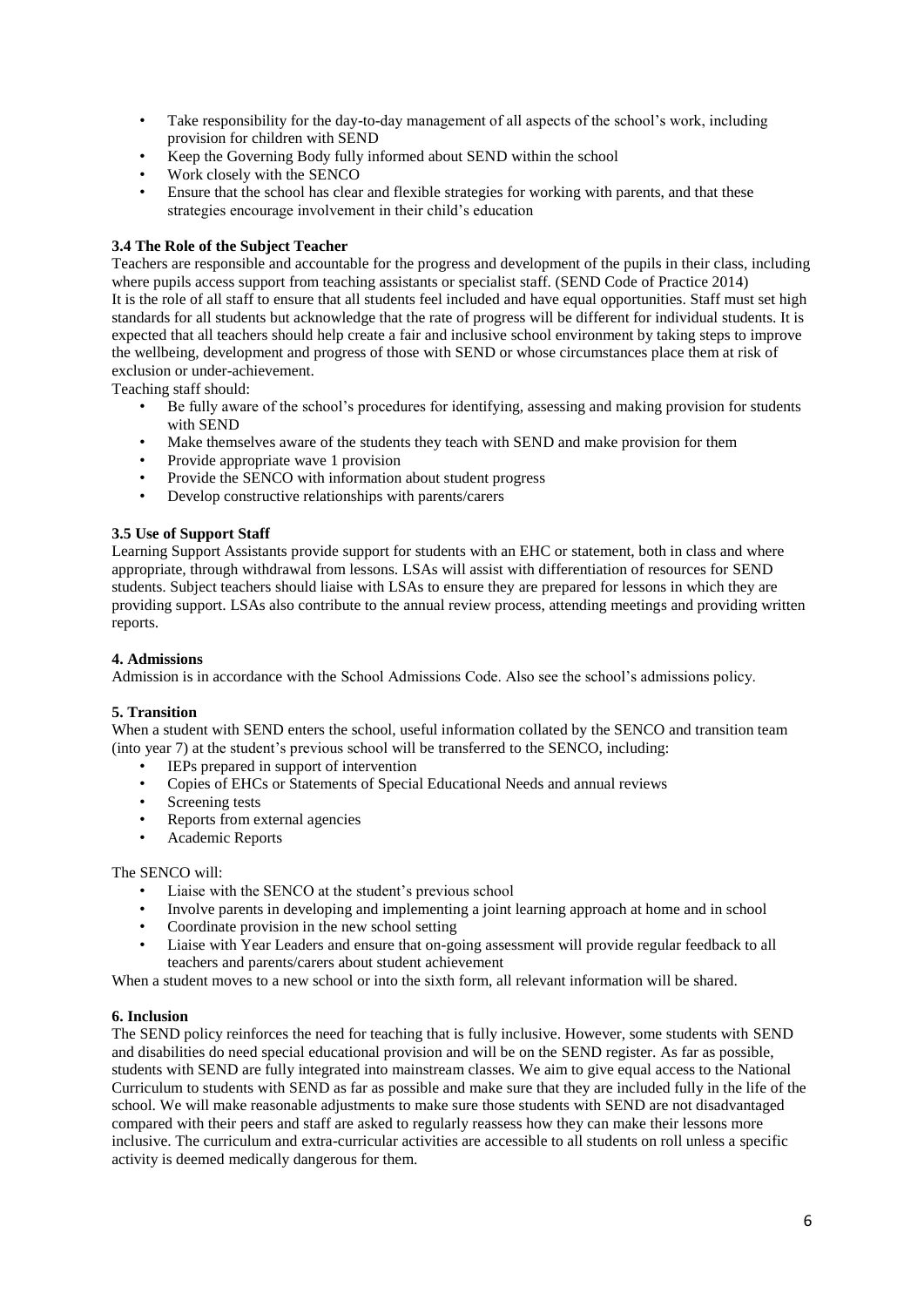There are current limitations of the buildings which may limit access for some students with SEND. Reasonable adjustments will always be made to make sure that no student's learning is compromised. The school is currently planning to improve accessibility to the buildings on both sites through a major development project. Written information can be provided in a way appropriate to the need of a student or their parents/carers. The school is in compliant with the Equality Act 2010.

## **7. Educational Visits and Special Events in School**

Staff organising these make sure that SEND students are included as fully as possible. LSAs will often accompany SEND students on educational visits.

## **8. Behaviour**

See Behaviour Policy for further information. Forms of discrimination such as against race, gender, sexual orientation and disability are not acceptable. Staff must always address such issues and inform the Year Leader. Students having difficulties with their behaviour will be offered individual support. Sanctions will be applied fairly in accordance with the School Behaviour Policy and exclusion only used as a last resort when no alternatives are available.

## **9. Identification, Assessment and Provision**

## **9.1 Identification**

The school is committed to the early identification, assessment and provision for any child who may have SEND. Most additional and special needs are identified prior to entry. Students are identified as having SEND by:

- Primary school transition information (or other transferring schools)
- Evidence obtained by subject teacher observation and assessments
- Progress of the student in relation to set targets and examination results
- Information from parents
- Students themselves
- Blanket tests
- Standardised screening or assessment tools.

Staff are encouraged to liaise with the SENCO if they have any concerns impacting on a student's learning. Once a student concern has been identified, their progress will be monitored. They may undergo screening (dyslexia) or outside agencies may be called upon to carry out further investigations. Assessment may need to be by outside agency, as in the case of a hearing impairment for example, or in the case of a specific learning difficulty, or may be done in school in the case of behaviour issues or less specific learning difficulties. Students identified with SEND are placed on the school SEND register. Teaching staff are informed of the students' needs and suggested teaching strategies. Parents/carers are informed of any actions to be implemented in school by the SENCO and provision is put in place as necessary. There are regular training opportunities for staff via the SEN bulletin, whole school bulletin, in-house and externally run training sessions.

## **9.2 Assessment**

The Code of Practice advocates a graduated response to meeting students' needs. When they are identified as having SEND, the school will intervene through: High Needs/Outside Agency (Code K1); Internal Support (K2); Monitoring (M)

## **9.2.1 Internal Support (K2)**

Students who are identified with SEND are initially designated as requiring Internal Support. Students designated as K2 are those with an identified learning need who require school intervention.

The school should provide interventions that are additional to or different from those provided as part of the school's usual differentiated curriculum.

The triggers for intervention through K2 could be the teacher's or others' concern, underpinned by evidence, about a student who, despite receiving differentiated learning opportunities:

- Makes little or no progress even when teaching approaches are targeted particularly in a student's identified area of weakness
- Shows signs of difficulty in developing literacy or numeracy skills that result in poor attainment in some curriculum areas
- Presents persistent emotional and/or behavioural difficulties, which are not ameliorated by the behaviour management techniques usually employed in the school
- Has sensory or physical problems, and continues to make little or no progress despite the provision of specialist equipment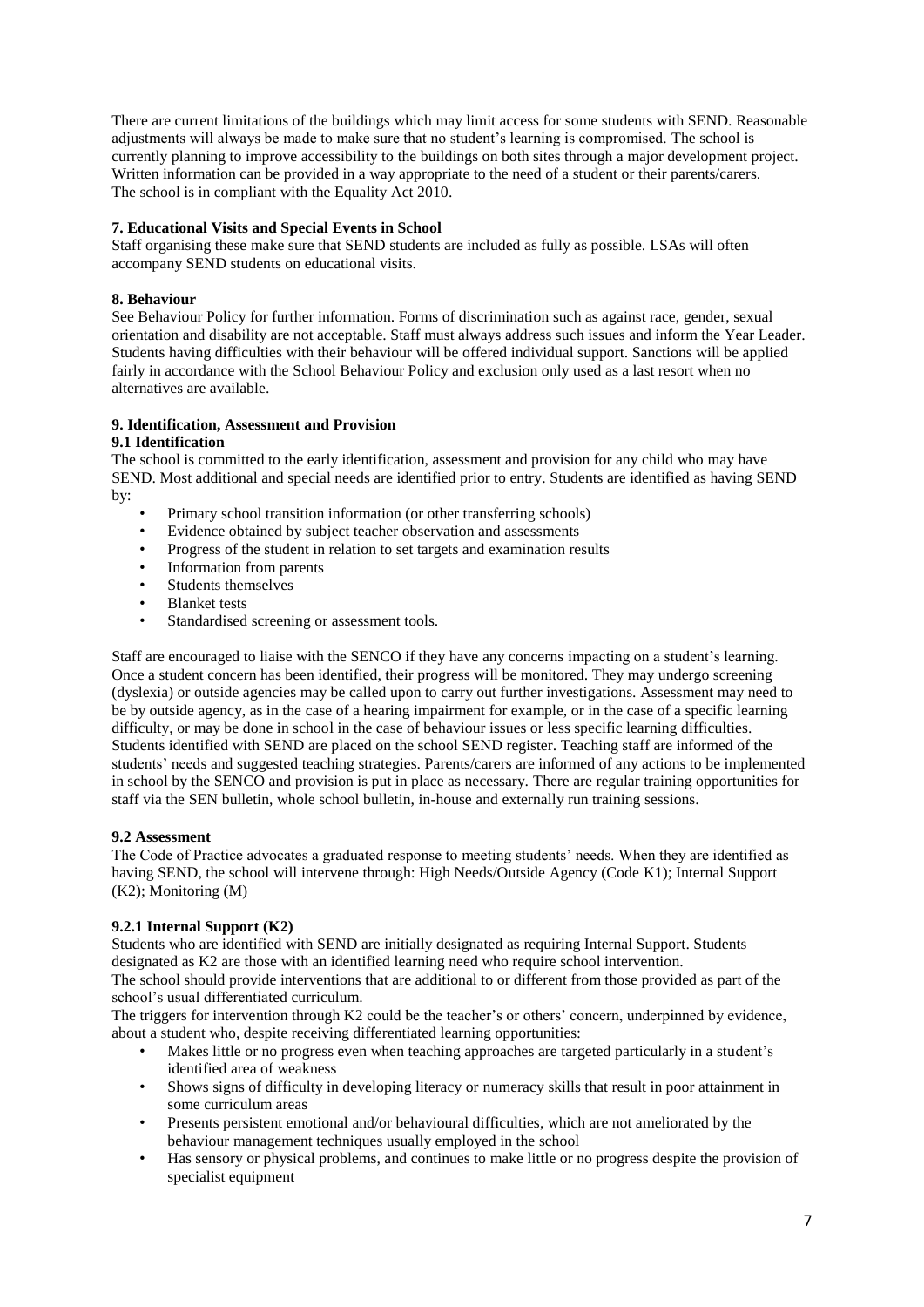• Has communication and/or interaction difficulties, and continues to make little or no progress despite the provision of a differentiated curriculum.

If staff conclude, after consulting parents, that a student may need further support to help them progress, they should seek the help of their Curriculum Leader or SENCO and consider their reasons for concern alongside any information about the student already available to the school. The school SENCO should facilitate the further assessment of the student's particular strengths and weaknesses; planning future support for the student in discussion with colleagues; and monitoring and subsequently reviewing the action taken. The student's subject teachers should remain responsible for working with the student on a daily basis and for planning and delivering an individualised programme implementing wave 1 and 2 level support.

## **High Need/Outside Agency (K1)**

K1 builds on arrangements for K2 and enables Holy Family and other services to help students gain access within the context of co-ordinated action with identified outcomes for the school, the service(s) and the student. The triggers for K1 could be that, despite receiving an individualised programme and/or concentrated support, the student:

- Continues to make little or no progress in specific areas over a long period
- Continues working substantially below the Holy Family's assessment thresholds (KS3) expected of students of a similar age (or well below the standard required at GCSE).
- Continues to have difficulty in developing literacy and mathematics skills
- Has emotional or mental health difficulties which substantially and regularly interfere with their own learning or that of the class group, despite having an individualised behaviour management programme
- Has sensory or physical needs, and requires additional specialist equipment or regular advice or visits, providing direct intervention to the student or advice to the staff, by a specialist service
- Has an on-going communication or interaction difficulty that impedes the development of social relationships and cause substantial barriers to learning.

## **9.3 Assessment for an Education and Health and Care Plan**

The school will request an assessment from the Local Authority for an EHC when, despite an individualised programme of sustained intervention within K1, the student remains a significant cause for concern. The LA will seek evidence from the school that any action implemented for the student has continued for a reasonable period of time without success and that alternatives have been tried. It is expected that an application would follow multi agency involvement. The school will need to consult with the parents/carers and any external agencies already involved. A request for an assessment may also be made by parents/carers and external agencies. Whilst any assessment is being made the student will continue to be supported through K1.

## **9.4 Criteria for applying for assessment towards an EHC**

## **Evidence of other identifiable factors**

The school will follow the guidance published by the Local Authority in the local offer and provide the recommended evidence.

- 1. Skill levels and functioning in school/setting:
- 2. Identification of learning needs:
- 3. Strategies used to date:
- 4. Resources made available by the school through school-based intervention:
- 5. Parental involvement:

An EHC plan will normally be provided where, after an assessment, the Local Authority considers the student requires provision beyond what the school can offer. However, the school recognises that a request for an EHC assessment does not inevitably lead to an EHC being provided. The likely time frame is approximately 20 weeks.

## **9.5 Annual review**

The school will review EHCs annually, in accordance with the Local Authority and the SEN Code of Practice. The SENCO is responsible for organising and chairing annual review meetings. The SENCO will invite the following to the annual review meeting: the student; parents/carers; LSAs if applicable; Year Leader; specialist teachers; social workers; health professionals; representative from the Local Authority. The annual review meeting will:

• Review targets set at the previous review

- Assess the progress of the student in relation to set targets
- Review the provision made for the student
- Consider the appropriateness of the EHC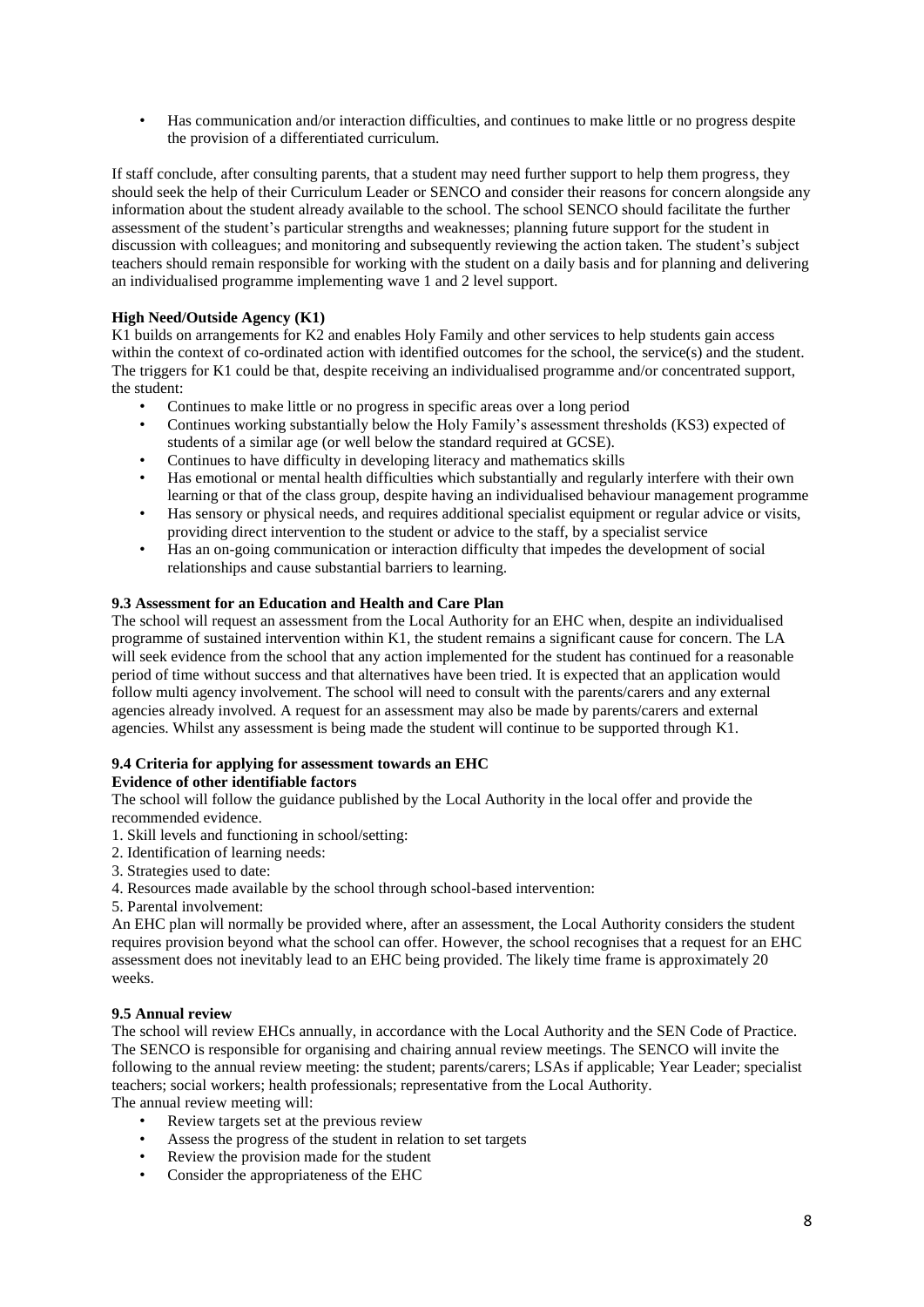- Consider the views of the parent/carer and the student
- Set new targets to be reviewed at the next annual review

The school will send a copy of the completed annual review to the Local Authority. The school recognises the responsibility of the Local Authority in deciding whether to maintain, amend or cease an EHC. The school recognises that where a student with an EHC continues to attend full time education after compulsory age education, the Local Authority may decide to maintain the EHC until age 25.

## **9.6 Provision**

The SENCO is responsible for the coordination of provision for students with SEND.

Teaching staff need to assess the difficulties experienced by individual students and be aware of the preferred learning style of the student. Subject areas need to plan for, and resource, differentiation. Schemes of Work should include materials designed to support different styles and levels of learning. Teaching staff are responsible for implementing the "Waves of Intervention" in their teaching.

## **Wave 1: Inclusive quality first teaching for all**

Wave 1 is about tailored teaching in classes; high-quality, inclusive teaching supported by effective wholeschool policies and frameworks, clearly targeted on all students' needs and prior learning. The effective inclusion of all students in high-quality everyday personalised teaching should be on offer for all children. Approaches like these are the best way to reduce, from the start, the number of children who need extra help with their learning or behaviour.

Examples of support are:

• Full time education in classes, with additional help and support by subject teachers through a differentiated curriculum

## **Wave 2: Additional interventions to enable children to work at age related expectations or above**

Wave 2 support is wave 1 support plus additional, time-limited, tailored intervention support programmes. This takes the form of tight, structured programmes of small-group support, carefully targeted and delivered by teachers or appropriately skilled LSAs to help students achieve their learning objectives. This can occur outside (but in addition to) whole-class lessons, or be built into mainstream lessons as part of guided work. Critically, intervention support needs to help students apply their learning in mainstream lessons. Examples of support are:

- Attendance at specialist subject support within the school
- Support from a learning mentor, LSA or SEN teacher.
- Small group work

## **Wave 3: Additional highly personalised interventions**

Wave 3 is about intervention for children for whom quality first teaching and wave 2 catch-up programmes are not enough. This will involve one-to-one or very small group support via a specialist teacher or highly trained LSA to support students towards the achievement of very specific targets.

Examples of support are:

- One-to-one support with a LSA or specialist teacher
- Support from specialists within school and externally
- Visits by specialist teachers
- Regular contact with the SENCO or Year Leader
- Staff are made aware of the needs of students with SEND via direct email contact from the SENCO or by information that is regularly updated in the staff bulletin or in the SEND handbook.

Information available on MINTClass and SIMS includes:

- SEND and medical registers
- Information on a range of SEND
- Wave 1 teaching strategies for a range of SEND
- Individual student guidance notes
- Access arrangements for examinations
- Relevant information regarding students with a EHC or statement.

All students should access all lessons appropriate to their year group unless the SENCO and Deputy Head Teacher/Vice Principal (on the relevant site), in consultation with the student and the parents deem otherwise. In the case of students with a statement, EHC or those needing support at K1 or K2, a differentiated curriculum may be required.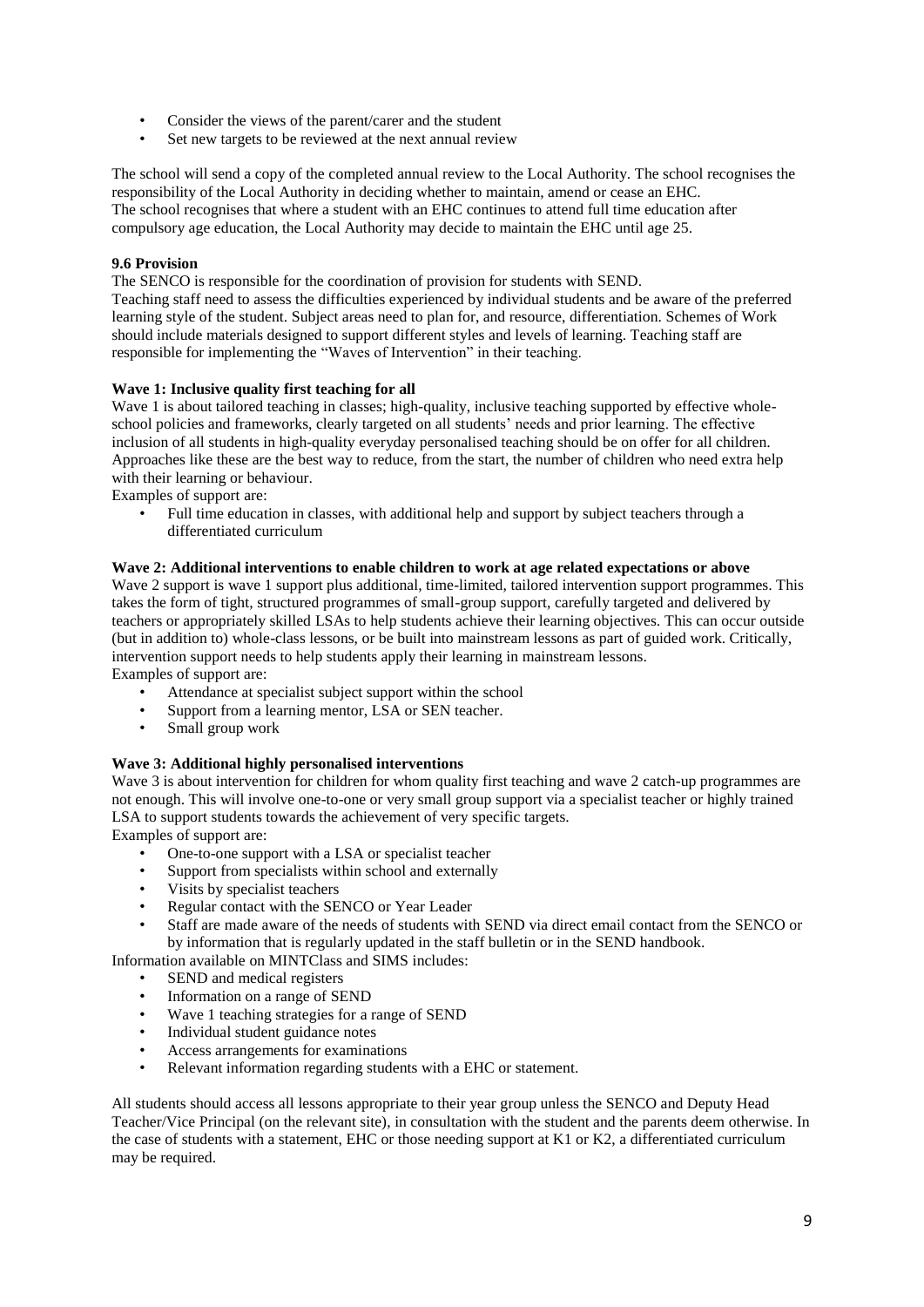## **9.7 SEN Support and the Four Part Cycle**

The SEND Code of Practice 2014 states:

Where a pupil is identified as having SEN, schools should take action to remove barriers to learning and put effective special educational provision in place. This SEN support should take the form of a four-part cycle through which earlier decisions and actions are revisited, refined and revised with a growing understanding of the pupil's needs and of what supports the pupil in making good progress and securing good outcomes. This is known as the graduated approach. It draws on more detailed approaches, more frequent review and more specialist expertise in successive cycles in order to match interventions to the SEN of children and young people.

## **9.7.1 Assess**

In identifying a child as needing SEN support the class or subject teacher, working with the SENCO, should carry out a clear analysis of the pupil's needs. This should draw on the teacher's assessment and experience of the pupil, their previous progress and attainment, as well as information from the school's core approach to pupil progress, attainment, and behaviour. It should also draw on other subject teachers' assessments where relevant, the individual's development in comparison to their peers and national data, the views and experience of parents, the pupil's own views and, if relevant, advice from external support services. Schools should take seriously any concerns raised by a parent. These should be recorded and compared to the setting's own assessment and information on how the pupil is developing.

This assessment should be reviewed regularly. This will help ensure that support and intervention are matched to need, barriers to learning are identified and overcome, and that a clear picture of the interventions put in place and their effect is developed. For some types of SEN, the way in which a pupil responds to an intervention can be the most reliable method of developing a more accurate picture of need.

In some cases, outside professionals from health or social services may already be involved with the child. These professionals should liaise with the school to help inform the assessments. Where professionals are not already working with school staff the SENCO should contact them if the parents agree. (SEND Code of Practice 2014)

#### **9.7.2 Plan**

Where it is decided to provide a pupil with SEN support, the parents must be formally notified, although parents should have already been involved in forming the assessment of needs as outlined above. The teacher and the SENCO should agree in consultation with the parent and the pupil the adjustments, interventions and support to be put in place, as well as the expected impact on progress, development or behaviour, along with a clear date for review.

All teachers and support staff who work with the pupil should be made aware of their needs, the outcomes sought, the support provided and any teaching strategies or approaches that are required. This should also be recorded on the school's information system.

The support and intervention provided should be selected to meet the outcomes identified for the pupil, based on reliable evidence of effectiveness, and should be provided by staff with sufficient skills and knowledge. Parents should be fully aware of the planned support and interventions and, where appropriate, plans should seek parental involvement to reinforce or contribute to progress at home. (SEND Code of Practice 2014)

#### **9.7.3 Do**

The class or subject teacher should remain responsible for working with the child on a daily basis. Where the interventions involve group or one-to-one teaching away from the main class or subject teacher, they should still retain responsibility for the pupil. They should work closely with any teaching assistants or specialist staff involved, to plan and assess the impact of support and interventions and how they can be linked to classroom teaching. The SENCO should support the class or subject teacher in the further assessment of the child's particular strengths and weaknesses, in problem solving and advising on the effective implementation of support. (SEND Code of Practice 2014)

#### **9.7.4 Review**

The effectiveness of the support and interventions and their impact on the pupil's progress should be reviewed in line with the agreed date.

The impact and quality of the support and interventions should be evaluated, along with the views of the pupil and their parents. This should feed back into the analysis of the pupil's needs. The class or subject teacher, working with the SENCO, should revise the support in light of the pupil's progress and development, deciding on any changes to the support and outcomes in consultation with the parent and pupil.

Parents should have clear information about the impact of the support and interventions provided, enabling them to be involved in planning next steps.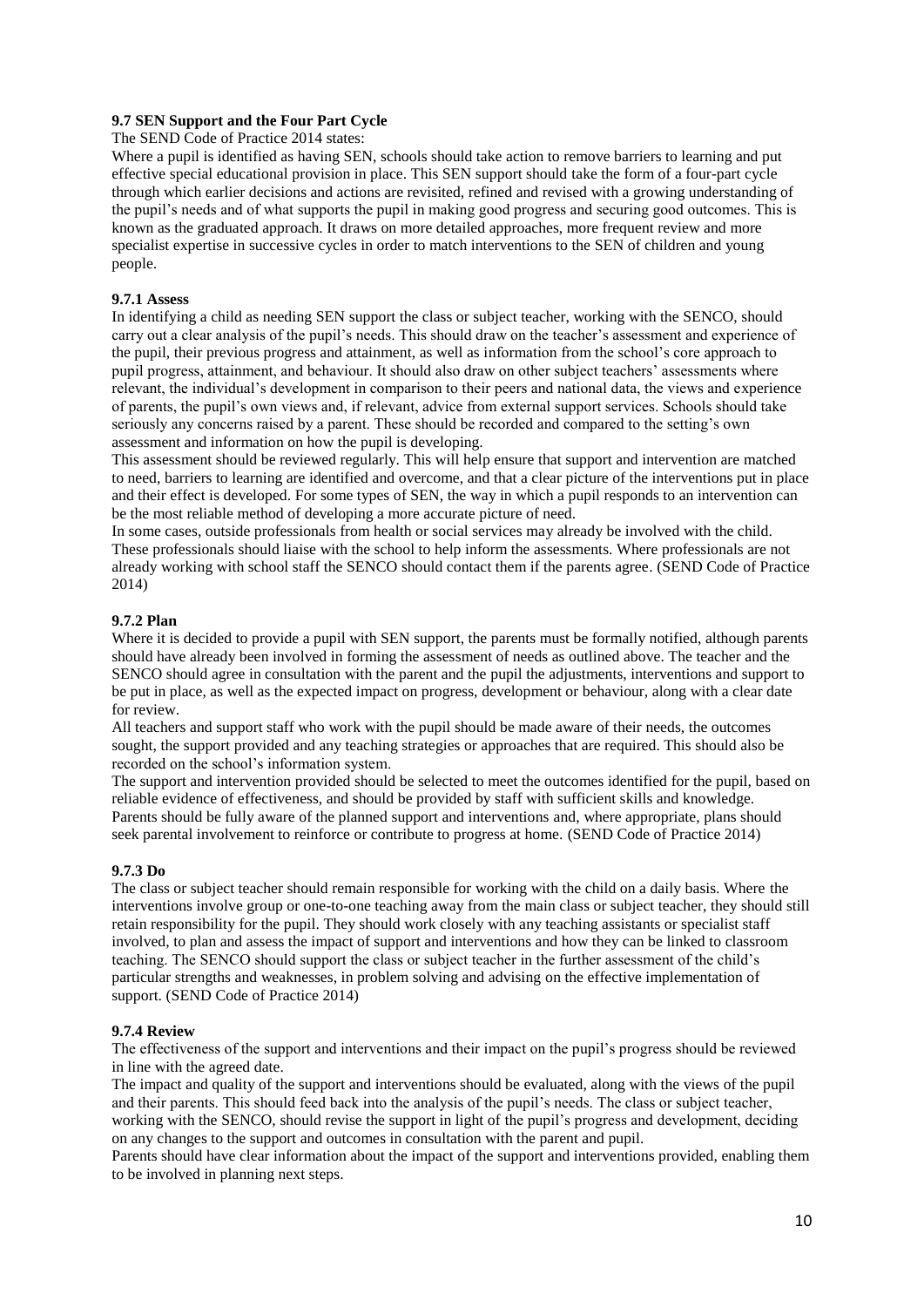Where a pupil has an EHC plan, the local authority must review that plan as a minimum every twelve months. Schools must co-operate with the local authority in the review process and, as part of the review, the Local Authority can require schools to convene and hold annual review meetings on its behalf. (SEND Code of Practice 2014)

## **10. Supporting students with medical conditions**

The school recognises that students at school with medical conditions should be properly supported so that they have full access to education, including school trips and physical education. Some children with medical conditions may be disabled and where this is the case the school will comply with its duties under the Equality Act 2010.

Some may also have special educational needs (SEN) and may have a statement, or EHC which brings together health and social care needs, as well as their special educational provision and the SEND Code of Practice (2014) is followed.

The school nurse supports students with medical conditions and monitors their needs and progress. Health plans are in place for students with medical conditions. Medical conditions are highlighted to staff in regular communications. Midday assistants are informed of students with particular allergies.

#### **11. SEND Continuing Professional Development**

The SENCO and all members of the Learning Support Team are encouraged to attend courses that help them to acquire the skills needed to work with students with SEND. CPD specific to a student's need will be organised by the SENCO.

#### **12. Student Participation**

All our students are expected to be able to take responsibility for managing their needs and to strive to become independent learners. To do this they need information about the way in which their particular condition impinges upon their learning. They need the opportunity to discuss this and may need to receive expert input from the appropriate agency. The SENCO is responsible for ensuring that the student has specific information regarding their own needs. This will be in line with current good practice.

#### **13. The School Assessment Policy**

The SENCO and the subject teachers fully support the work within the school assessment policy. The SENCO works closely with the Examinations Officer and SLT. It is recognised that in order to gain examination concessions, including additional time that these concessions must form "usual practice".

#### **14. Homework**

Students with SEND are expected to do homework and hand it in on time. Homework tasks are differentiated appropriately, for example, some students may need writing frames or strategies to remember deadlines. Some may be entitled to extra time or need extra help with study skills or revision techniques. Staff should consult the SENCO for more guidance and support. Where an LSA works with a student they will be responsible for ensuring that the student's needs are addressed. Subject teachers should ensure that students' have written the details of the homework task in their journals (where required, this should be written on behalf of the student) along with the submission date. Students and parents can access homework tasks via [www.showmyhomework.co.uk](http://www.showmyhomework.co.uk/)

#### **15. Careers and Work Experience**

The Assistant Head Teacher and the SENCO discuss individual students and prioritise careers interviews for some. All students have the opportunity to carry out work experience in year 10. Career options are usually discussed at annual review meetings.

#### **16. Post-16 Provision**

Provision for SEND students remains in place for students beyond year 11, in line with the Code of Practice.

#### **17. Recording and Reporting**

The school will keep a record of provision put in place to meet a student's individual needs. Edited versions of information are distributed to staff as necessary. When reporting to parents/carers it may be appropriate to show knowledge of the student's SEND issues. Individual cases need to be discussed with the SENCO. Each student on the SEND register has an SEND file in addition to their main school file. The SEND file includes all relevant documentation. We are currently migrating to secure electronic record keeping.